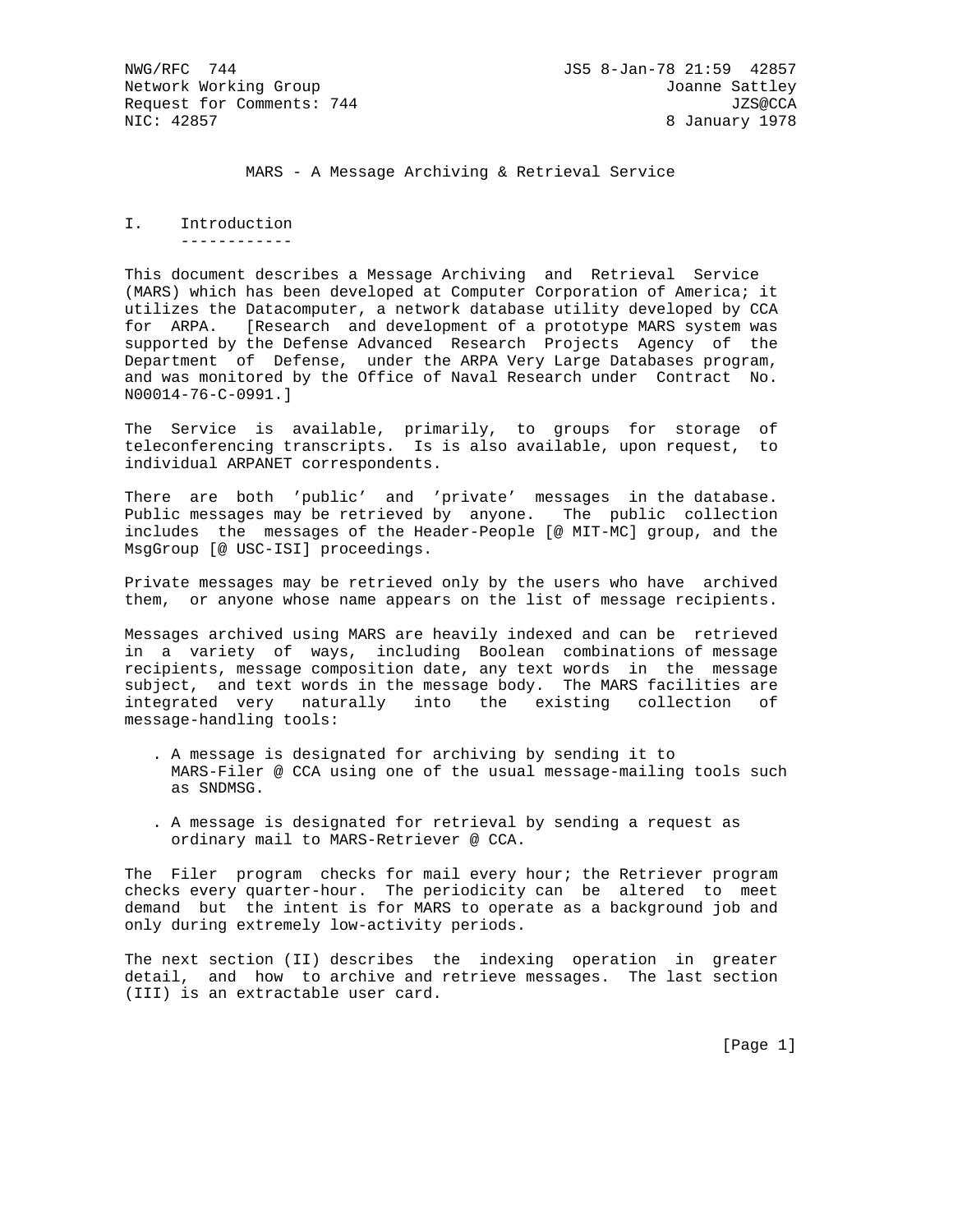- II. Using MARS ----------
- A. Message Indexing ----------------

For each message, a vector of parsed tokens is created. The parsed tokens are collected by the message-field in which they occurred -- to be used as "indexes", i.e., values of inverted fields, by the Datacomputer.

The Filer "indexes", essentially without analysis, except for the following:

- -- Each distinguishable section of the message is indexed separately; each header line is a separate inversion domain, as is the body of the message.
- -- The header lines which contain ARPANET addresses are analyzed in order to index separately on mailbox and host.
- -- The date-field is parsed and converted to the standard Tenex internal date/time format, which is better adapted for less-than/greater-than comparisons, as in retrievals which specify a date range.
- -- One-character words in both the subject-field and the message-text field arbitrarily discarded.
- -- Two-character words in the message-text field are arbitrarily discarded.
- -- Hyphenated phrases, i.e., words bound together by hyphens, are retained intact.
- -- All message formats which conform to RFC 733 standards are accommodated. The minimum requirements are: a date-field, a from-field, and a blank line between the message-header and message-body.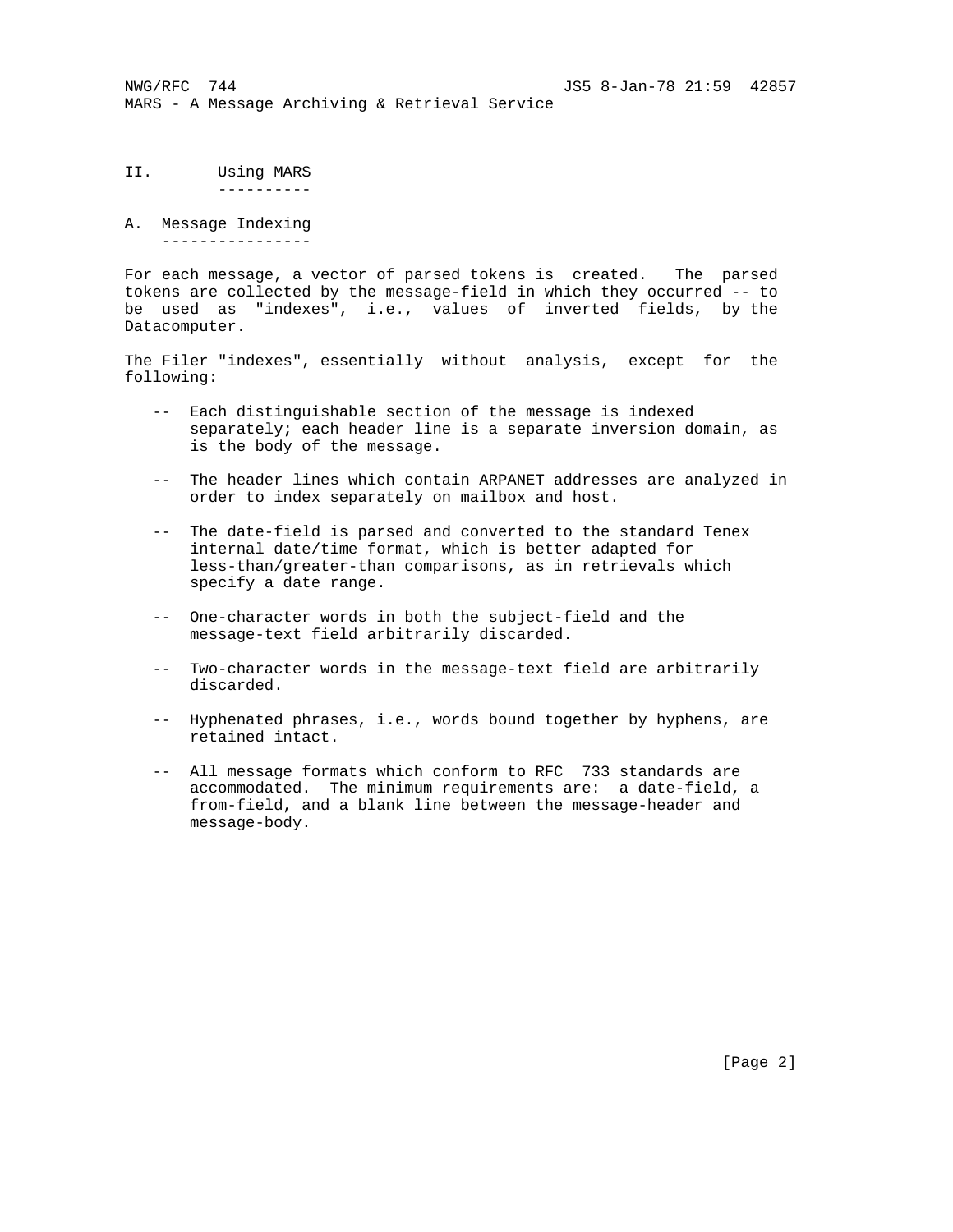NWG/RFC 744 JS5 8-Jan-78 21:59 42857 MARS - A Message Archiving & Retrieval Service

B. To Archive Messages -------------------

There are three modes of filing currently supported by MARS, to wit:

- -- single-message mode, wherein the MARS-Filer mailbox appears in the message as an addressee;
- -- forwarded-message mode, wherein the MARS-Filer mailbox appears as the only primary recipient;

and

 -- batch mode, wherein the mailing envelope is addressed to MARS-Filer and the subject-field contains the keyword "batch".

Until the ARPANET standard for the format of messages is implemented universally, the variability amongst formats is still greater than the Filer can handle as it stands. Nonetheless, a user can successfully file any message in a "foreign" format by forwarding it to the Filer under the aegis of a mail-handling program which does produce good formats. Admittedly, the correct header-field indexing, as described above, will not be done on the enclosed message; but at least, the words in its unreadable header fields will appear as "text" words in the indexing.

In the case of forwarded-message-mode filing, all interesting indexing information is extracted from the message-header of the forwarding envelope prior to discarding it. The name of the archiver, the date and time the message was forwarded, and the subject-line information are recorded. The remainder is handled as though it were a non-forwarded message which had been CC'd to the Filer.

A forwarded message may be 'annotated' by adding text (e.g., notes, comments, keywords) in the forwarding envelope. Annotations are filed and retrieved as part of the archived message.

In the case of batch-mode filing, only the archiver's name and the date and time s/he sent the package are extracted from the mailing envelope. The message-body portion is then treated as a series of individual messages.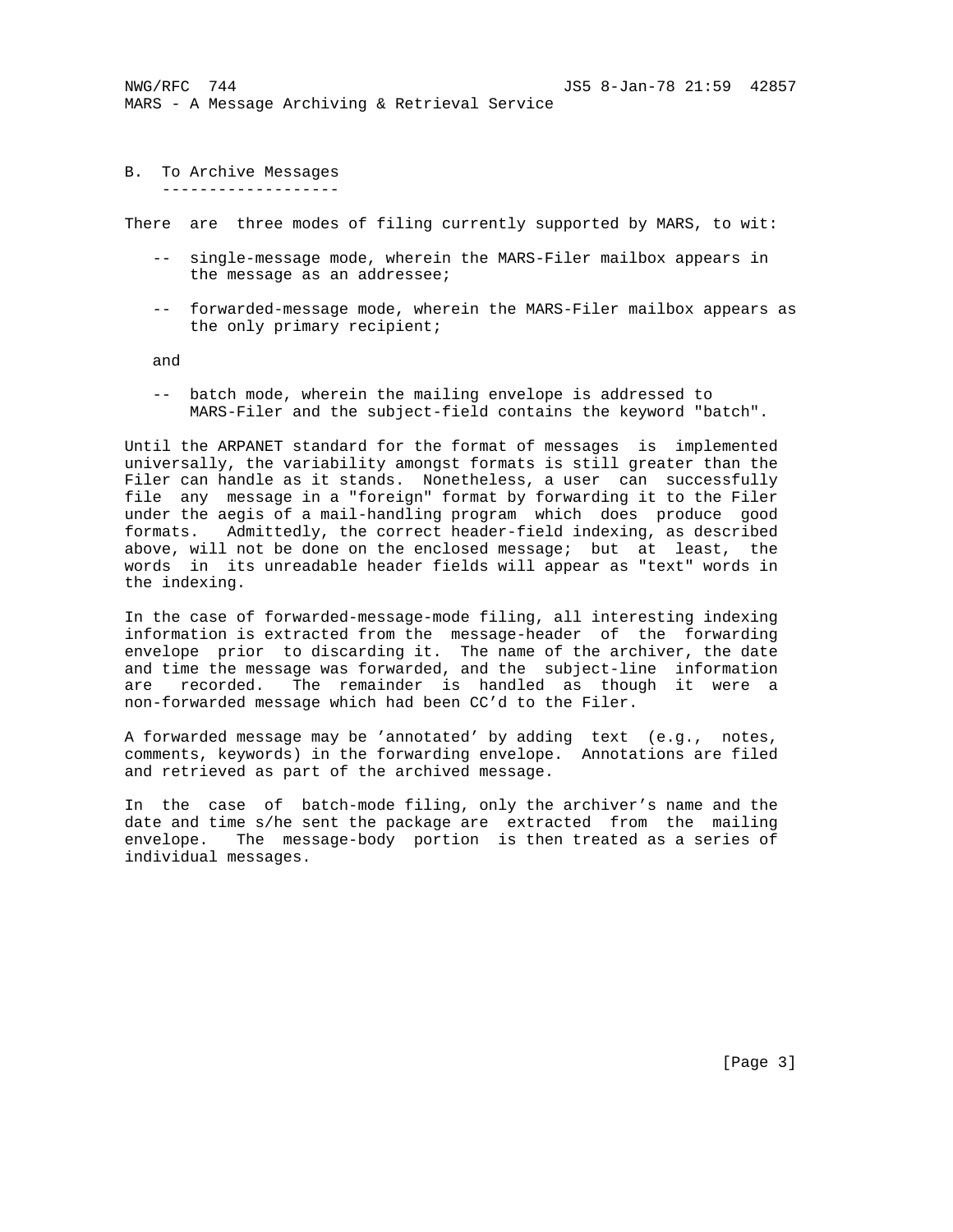NWG/RFC 744 JS5 8-Jan-78 21:59 42857 MARS - A Message Archiving & Retrieval Service

C. To Retrieve Messages --------------------

Retrievals are initiated by sending a Retrieval Request (which is a specially formatted message) to "MARS-Retriever@CCA". Retrieved messages are mailed back, one at a time, and will appear as new mail in the requester's mailbox.

Retrieval Request messages can be composed using any SNDMSG-type of program, as follows:

- . The recipient of the RR message must be MARS-Retriever @ CCA
- . Other message header fields are ignored for now
- . The message body portion of the RR is used to compose Datalanguage for performing the retrieval. Its format resembles a message header, or selected portions thereof.

The following list defines which field names are recognized, and some notes on their interpretation. The scanning of each field is terminated by a carriage-return.

- DATE: The format of the date field is day-month-year. Use of hyphens is optional. This field will cause only those messages composed on the specified date to be retrieved.
- AFTER: Use of this field will retrieve messages composed after the specified date.
- SINCE: This field is interpreted like the AFTER: field.
- BEFORE: Use of this field will retrieve messages composed before the specified date.
- UNTIL: This field is interpreted like the BEFORE: field.
- FROM: This field is expected to contain a valid mailbox name. The host specification is optional. If more than one name is specified, ORing of the names is implicit. Retrieval based upon host specification alone has not been implemented.
- TO: This field is expected to contain one or more valid mailbox names. The host specification is optional. Spaces and commas between the names imply AND.

[Page 4]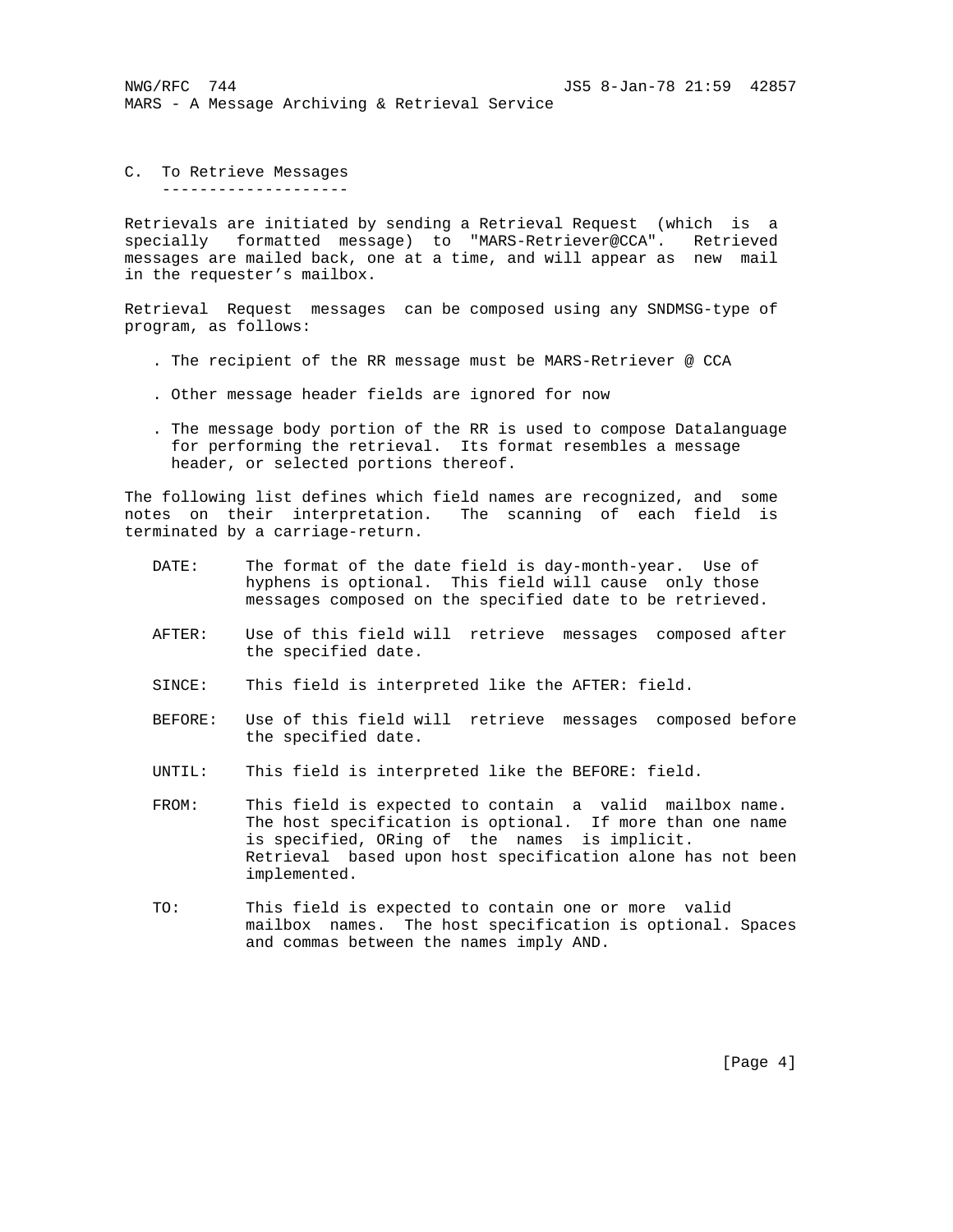- SUBJECT: Use of this field will retrieve all messages whose indexed subject-field contents match the specified word(s). Spaces and commas imply AND. The use of OR must be explicit.
- TEXT: Use of this field will retrieve all messages whose indexed message-body contents match the specified word(s). Spaces and commas imply AND. The use of OR must be explicit.

An interactive TENEX-based program for composing RRs is available; the filename is "RR.SAV". A copy of this program is stored on the Datacomputer, available via DFTP under node COMMON>MARS.

There is also a copy of the program in CCA's directory at SRI-KA; another in the CCA-ACCAT directory at ISIA.